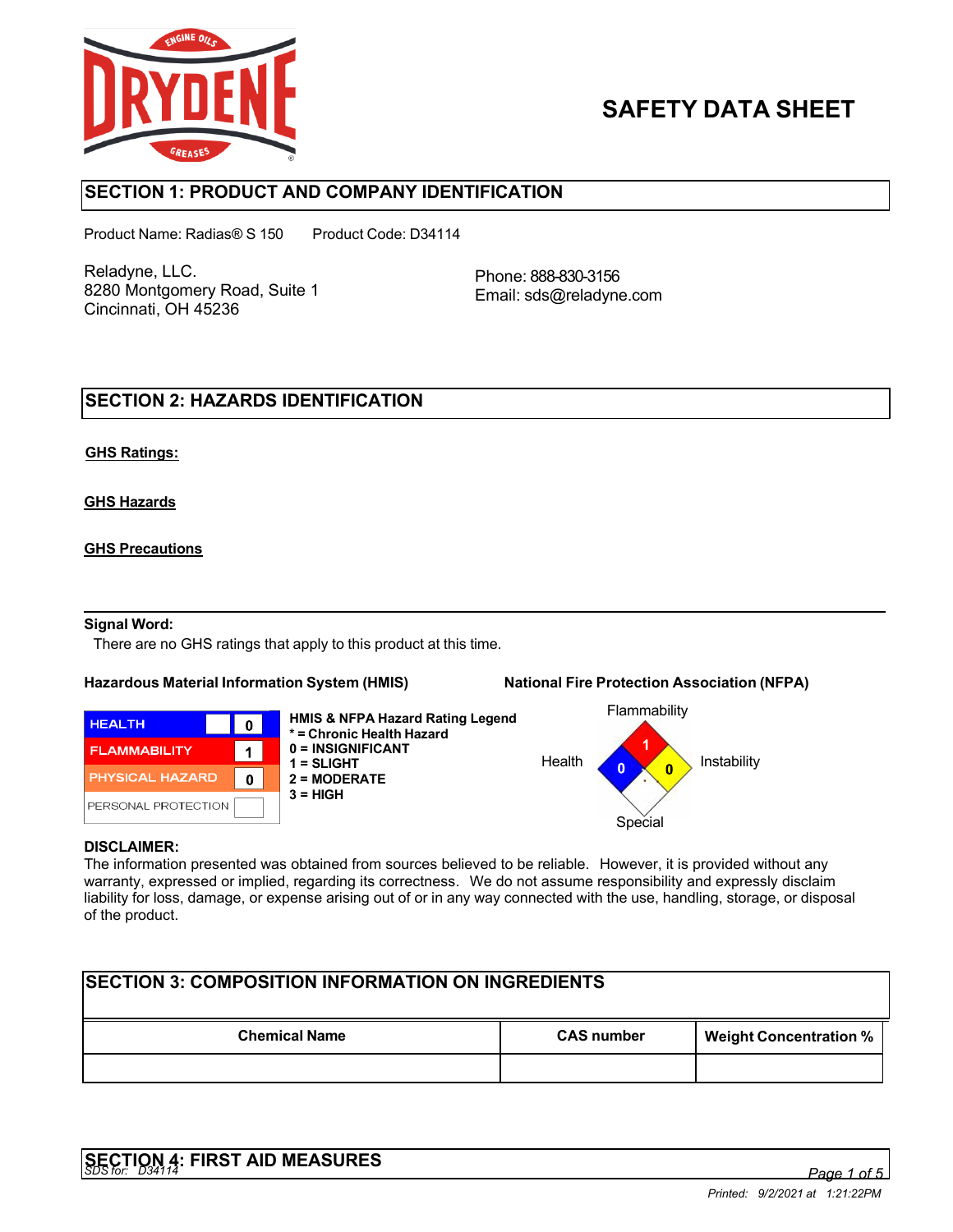#### **INHALATION:**

Remove to fresh air. In severe cases of overexposure, such as with a fire, administer oxygen and seek qualified medical attention.

#### **EYE CONTACT:**

Flush with copious amounts of water for several minutes. If irritation persists, continue with water application. If, after 15 minutes, irritation continues, seek medical attention.

#### **SKIN CONTACT:**

Promptly wash skin with mild soap and water.

### **INGESTION:**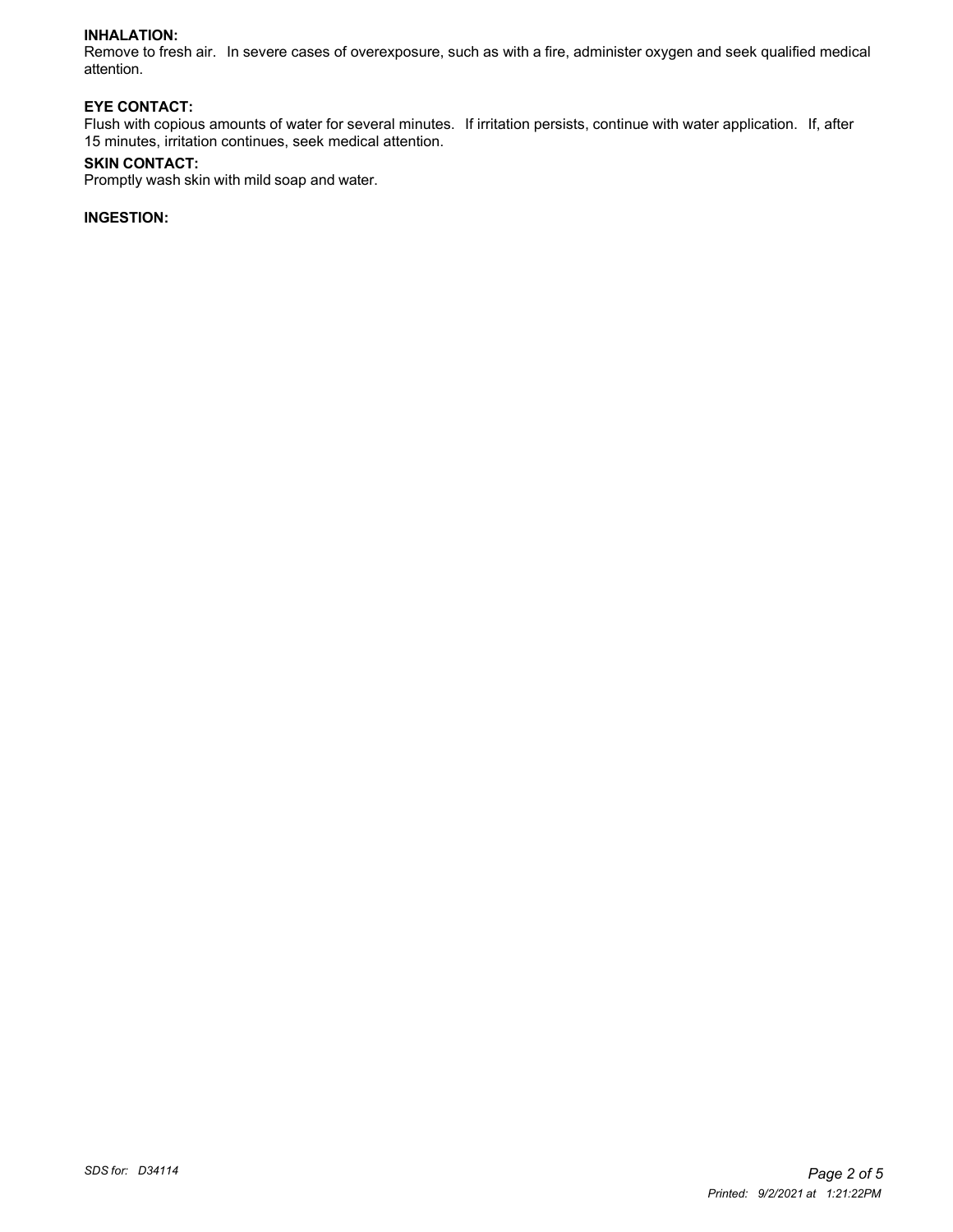Do not induce vomiting. Seek qualified medical attention. Small amounts, which may enter the mouth incidental to handling, may be rinsed out with water.

## **SECTION 5: FIRE FIGHTING MEASURES**

Flash Point: >232 C (>450 F) LEL: UEL:

### **EXTINGUISHING MEDIA:**

Foam, Carbon Dioxide, Dry Chemical, Water Fog **UNUSUAL FIRE AND EXPLOSION HAZARDS:** Water may spread the fire.

#### **HAZARDOUS DECOMPOSITION PRODUCTS:**

Oxides of Carbon, Nitrogen, Phosphorous, Zinc and Sulfur. Smoke, odorous and toxic fumes may form during incomplete combustion. High heat may also generate hydrogen sulfide and alkyl mercaptans.

#### **SPECIAL FIRE FIGHTING PROCEDURES:**

Water may spread the fire as oil can float on it. Water spray may be used to cool exposed containers.

#### **FIRE EQUIPMENT:**

Use of water for fire-fighting must be done with caution as water may actually spread the fire.

## **SECTION 6: ACCIDENTAL RELEASE MEASURES**

#### **SPILL OR LEAK PROCEDURES:**

Prevent spill from reaching any type of running or standing water, such as streams, sewers, well water and ponds.

#### **SMALL SPILLS:**

For small spills, wipe up or use absorbent to clean the spill area.

#### **LARGE SPILLS:**

For large spills, pump released material into recovery containers and then spread absorbent over the spill area to collect residuals.

## **SECTION 7: HANDLING AND STORAGE**

#### **HANDLING PRECAUTIONS:**

When handling, have appropriate safety equipment for the working conditions including eyewash. Do not pressurize, cut, weld, braze, solder, drill, or grind containers containing product residues.

#### **STORAGE REQUIREMENTS:**

Store in a sheltered area, away from temperature extremes in labeled containers. Keep away from heat, sparks, or flame. Avoid contact with eyes, skin, clothing, and shoes.

#### **REGULATORY REQUIREMENTS:**

Prevent spread of material to rivers or waterways.

#### **SECTION 8: EXPOSURE CONTROL AND PERSONAL PROTECTION**

| Chemical Name / CAS No. | <b>OSHA Exposure Limits</b> | <b>ACGIH Exposure Limits</b> | <b>Other Exposure Limits</b> |
|-------------------------|-----------------------------|------------------------------|------------------------------|
|                         | Not Established             | Not Established              | Not Established              |

## **ENGINEERING CONTROLS:**

Good ventilation is desirable.

#### **VENTILATION:**

Sufficient to control mists below the operator exposure threshold limit of 5 mg/m3.

#### **WORK HYGIENIC PRACTICES:**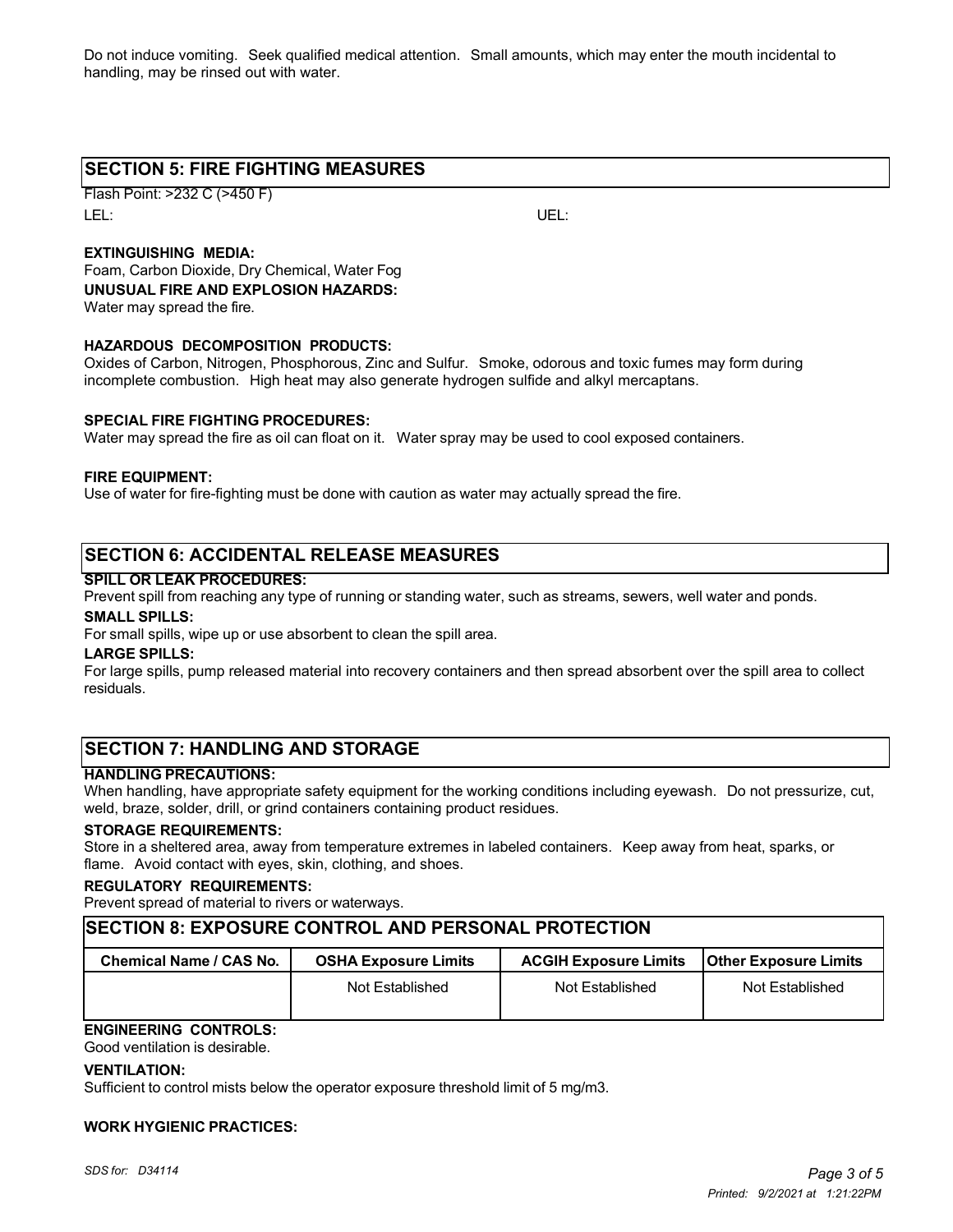Keep clean. Wash exposed skin areas with mild soap and water.

#### **PROTECTIVE GEAR:**

RESPIRATORY PROTECTION: Required if employee exposure exceeds threshold.

EYE PROTECTION: Where contact is likely, wear safety glasses.

SKIN PROTECTION: Gloves recommended when handling. Neoprene, nitrile, or PVC offers good protection.

#### **CONTAMINATED GEAR:**

Launder contaminated clothing before reuse. Discard of contaminated PPE that cannot be cleaned.

## **SECTION 9: PHYSICAL AND CHEMICAL PROPERTIES**

Physical and chemical properties are provided for safety, health and environmental considerations only and may not fully represent product specifications. Contact the supplier for additional information.

**Appearance:** Clear Amber **Vapor Pressure:** N/D **Vapor Density:** N/D **Specific Gravity:** 0.88 **Freezing point:** N/A **Boiling range:** N/D **Evaporation rate:** Nil **Explosive Limits:** N/D **Autoignition temperature:** N/D

**Viscosity, cSt at 40C:** 150

**Odor:** Petroleum **Odor threshold:** N/A **pH:** N/A **Melting point:** N/A **Solubility:** Insoluble **Flash point:** >450 F **Flammability:** N/A **Partition coefficient** N/A **(n-octanol/water): Decomposition temperature:** N/A **Lbs VOC/Gallon Less Water** N/A

**SECTION 10: STABILITY AND REACTIVITY**

## **CONDITIONS TO AVOID:**

Avoid temperature extremes, strong acids and oxidizing agents.

#### **HAZARDOUS DECOMPOSITION OR BY-PRODUCTS:**

Hazardous polymerization will not occur.

## **SECTION 11: TOXICOLOGICAL INFORMATION**

#### **Mixture Toxicity**

#### **ROUTES OF ENTRY:**

Inhalation, Skin Contact, Eye Contact, Ingestion

#### **CARCINOGENICITY:**

## **SECTION 12: ECOLOGICAL INFORMATION**

No data available

## **SECTION 13: DISPOSAL CONSIDERATIONS**

Contact waste hauler for recycling. Follow all Local, State, and Federal regulations.